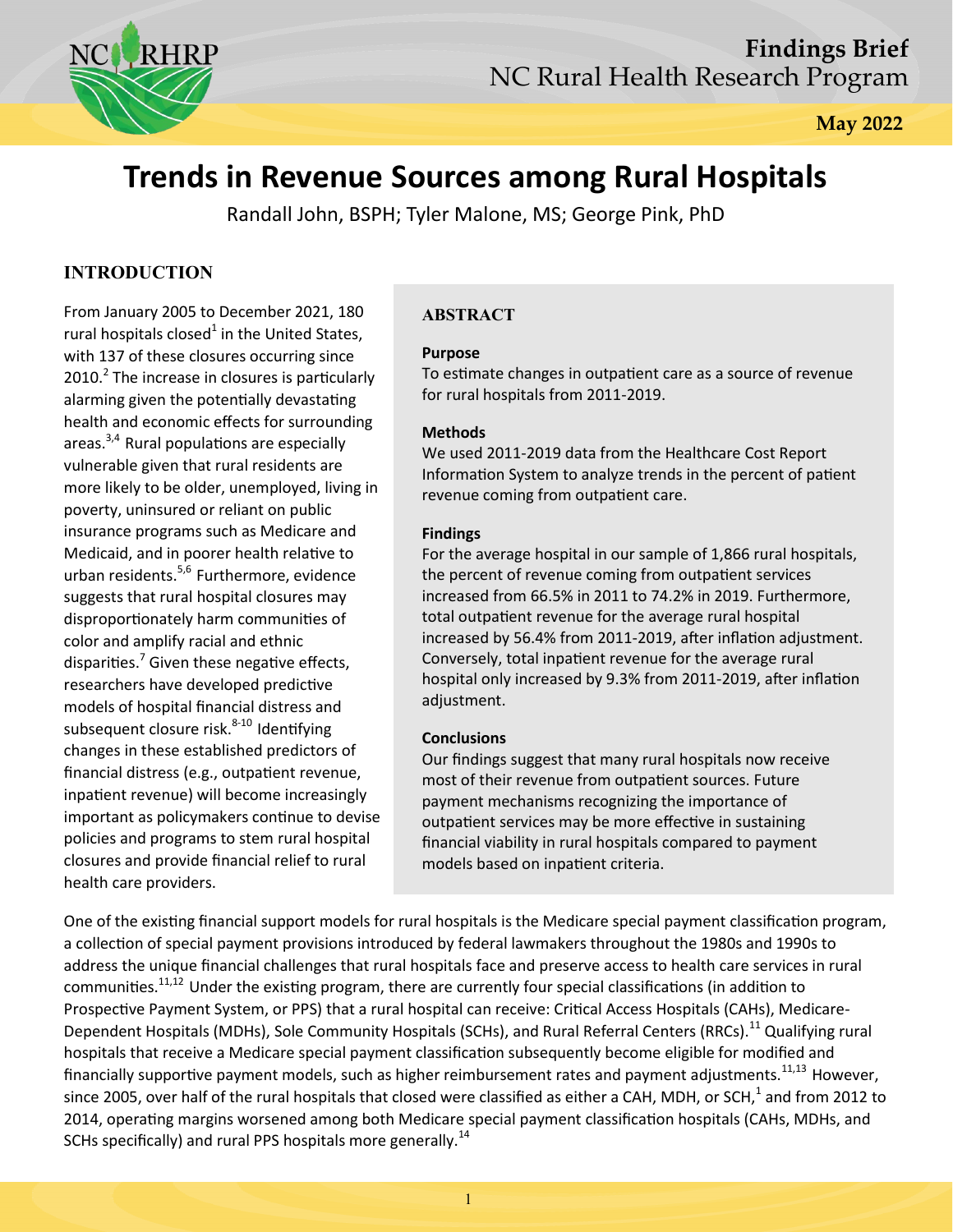According to the Medicare Payment Advisory Commission (MedPAC), existing payment models for rural hospitals are primarily "inpatient-centric."<sup>15</sup> In order to receive the modified payment benefits associated with a Medicare payment designation, CAHs, SCHs, and MDHs are all required to offer inpatient care services.<sup>15</sup> Additionally, the amount of supplemental dollars paid to SCHs and MDHs are tied to the facility's Medicare inpatient discharges. A potential problem with these payment models is that, given recent declines in inpatient volume,  $16$  inpatient-centric payment systems may no longer be the most appropriate mechanism to maintain financial viability among rural hospitals.<sup>15</sup>

Possible issues with existing rural hospital financing models suggest that newer, outpatient-centric payment methods may be more effective in providing financial relief to rural hospitals.<sup>15</sup> In light of this, we sought to explore the current financial importance of outpatient care to rural hospitals. Specifically, the objective of our study was to estimate changes in outpatient care as a source of revenue for rural hospitals from 2011-2019. Ideally, the results can provide stakeholders and lawmakers with additional support in understanding the contemporary role that outpatient service lines have in rural hospitals, thereby allowing them to develop policies that more effectively support rural health care providers and the communities they serve.

# **METHODS**

## *Study design and sample*

This study utilized a retrospective longitudinal design. All study data were taken from publicly available files produced by the Centers for Medicare & Medicaid Services (CMS). Primarily, we used hospital facility and financial data reported in CMS Healthcare Cost Report Information System (HCRIS) files from 2011-2019.<sup>17</sup> Each year, Medicare-certified provider institutions submit data regarding facility characteristics, utilization, costs and charges, Medicare settlements, and financial statements to the Medicare Administrative Contractor for the HCRIS.<sup>18</sup> We identified rural hospitals using the rurality definition outlined by the Federal Office of Rural Health Policy for the 2021 fiscal year. To qualify as rural, a hospital must be in an area that 1) is not part of a Metropolitan Statistical Area, 2) has a Rural-Urban Community Area (RUCA) code of 4-10, or 3) has a RUCA code of 2 or 3, AND be at least 400 square miles in size, AND have a maximum population density of 35 people per square mile.<sup>19</sup>

### *Descriptive analysis*

To complete our study objective, we conducted a descriptive trend analysis of changes in outpatient care as a source of revenue for rural hospitals from 2011-2019. The key outcome was the percent of a hospital's total patient revenue coming from outpatient sources (i.e., "outpatient percent"). As defined by HCRIS, total outpatient revenue was calculated as the sum of revenue from general outpatient services and outpatient revenue from ancillary services, Rural Health Clinics, Federally Qualified Health Centers, home health agencies, ambulance services, outpatient rehabilitation providers, ambulatory surgery centers, hospice services, and additional services. Inpatient revenue included revenue from general inpatient hospital services, sub-provider inpatient psychiatric facilities, sub-provider inpatient rehabilitation facilities, other sub-providers, swing beds, skilled nursing facilities, other nursing facilities, other longterm care services, intensive care units, coronary care units, burn intensive care units, surgical intensive care units, and other specialty care services. Total patient revenue was calculated as the sum of outpatient and inpatient revenue.

We first assessed the trend in outpatient revenue as a percent of total patient revenue among our full sample of rural hospitals. Next, we divided our sample of rural hospitals according to Medicare payment classification (e.g., CAH, SCH, MDH, RRC, and PPS without additional special payment classifications)<sup>20</sup> and United States Census region (Northeast, Midwest, South, and West) and repeated our analysis by group. For comparison, we also calculated revenue source trends for a separate sample of urban PPS hospitals. In addition, to understand the mechanism by which outpatient as a percent of total patient revenue changed, we analyzed trends in total outpatient revenue and total inpatient revenue among rural hospitals from 2011-2019. To control for inflation, we converted nominal dollars to real dollars using the Consumer Price Index for medical care provided by the Bureau of Labor Statistics. $^{21}$ 

We restricted our analytic sample to rural hospitals with complete data on the following variables for both 2011 and 2019: total outpatient revenue, total inpatient revenue, hospital ZIP code, Census region, and payment classification. We performed all data analyses and visualization using R version 4.0.2, Tableau Desktop 2020.2.8, and Microsoft Excel 2016.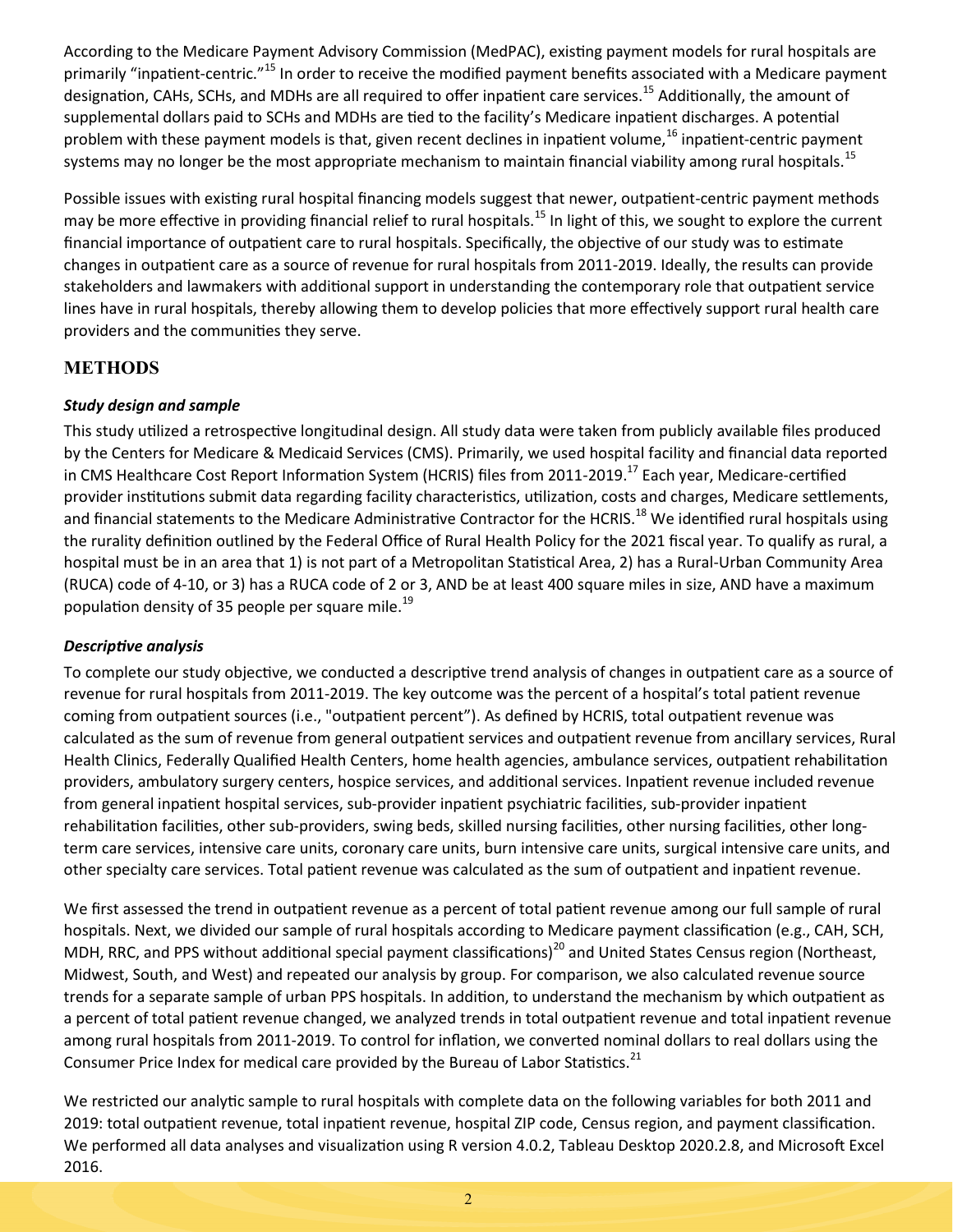## **RESULTS**

Table 1 provides details for our sample of 1,866 rural hospitals. The majority of these facilities were classified as CAHs, located in the Midwest or South Census regions, unaffiliated with a health system, and not government-owned. The characteristics of the sample are very similar to those calculated from all rural hospitals (not shown in Table 1). Below, we report results for our descriptive analysis. Specifically, we report changes in the average outpatient percent (changes in the median outpatient percent were similar). Our main results focus on the overall change in average outpatient percent between the two endpoints of our study period. We also calculated year-by-year changes to detect possible inter-year heterogeneity in the yearly rate of change. However, the rate of change was generally uniform from year-to-year. Thus, we present the year-by-year changes in the Appendix at the end of the article and provide a more concise summary of changes in the main text.

| Number of hospitals                     | 1,866         |                                                          |  |
|-----------------------------------------|---------------|----------------------------------------------------------|--|
| Number of acute beds, Mean (SD)         | 48.5 (52.2)   |                                                          |  |
| <b>Payment classification, No. (%)</b>  |               |                                                          |  |
| <b>Critical Access Hospital</b>         | 1,080 (57.9%) |                                                          |  |
| Medicare-Dependent Hospital             | 114 (6.1%)    |                                                          |  |
| Prospective Payment System <sup>®</sup> | 220 (11.8%)   | <sup>a</sup> PPS hospitals without<br>additional special |  |
| Rural Referral Center <sup>b</sup>      | 210 (11.3%)   | payment classifications.                                 |  |
| <b>Sole Community Hospital</b>          | 242 (13.0%)   | <b>b</b> Includes hospitals<br>jointly designated as a   |  |
| Census region, No. (%)                  |               | <b>Rural Referral Center</b><br>and an additional        |  |
| Midwest                                 | 748 (40.1%)   | payment classification.                                  |  |
| <b>Northeast</b>                        | 139 (7.4%)    | <sup>c</sup> Determined using<br><b>HCRIS</b> data that  |  |
| South                                   | 635 (34.0%)   | describes whether a                                      |  |
| West                                    | 344 (18.4%)   | given hospital is part of<br>a "chain organization"      |  |
| System affiliation, No. (%)             |               | with a "home office" at<br>a different address.          |  |
| Yes                                     | 803 (43.0%)   |                                                          |  |
| <b>No</b>                               | 1,063 (57.0%) |                                                          |  |
| Government ownership, No. (%)           |               |                                                          |  |
| Yes                                     | 636 (34.1%)   |                                                          |  |
| <b>No</b>                               | 1,230 (65.9%) |                                                          |  |

#### **Table 1. Characteristics of Sample of Rural Hospitals, 2019**

SOURCE: Authors' analysis of the Healthcare Cost Report Information System (HCRIS). NOTE: Statistics presented in Table 1 are calculated from hospital observations in 2019.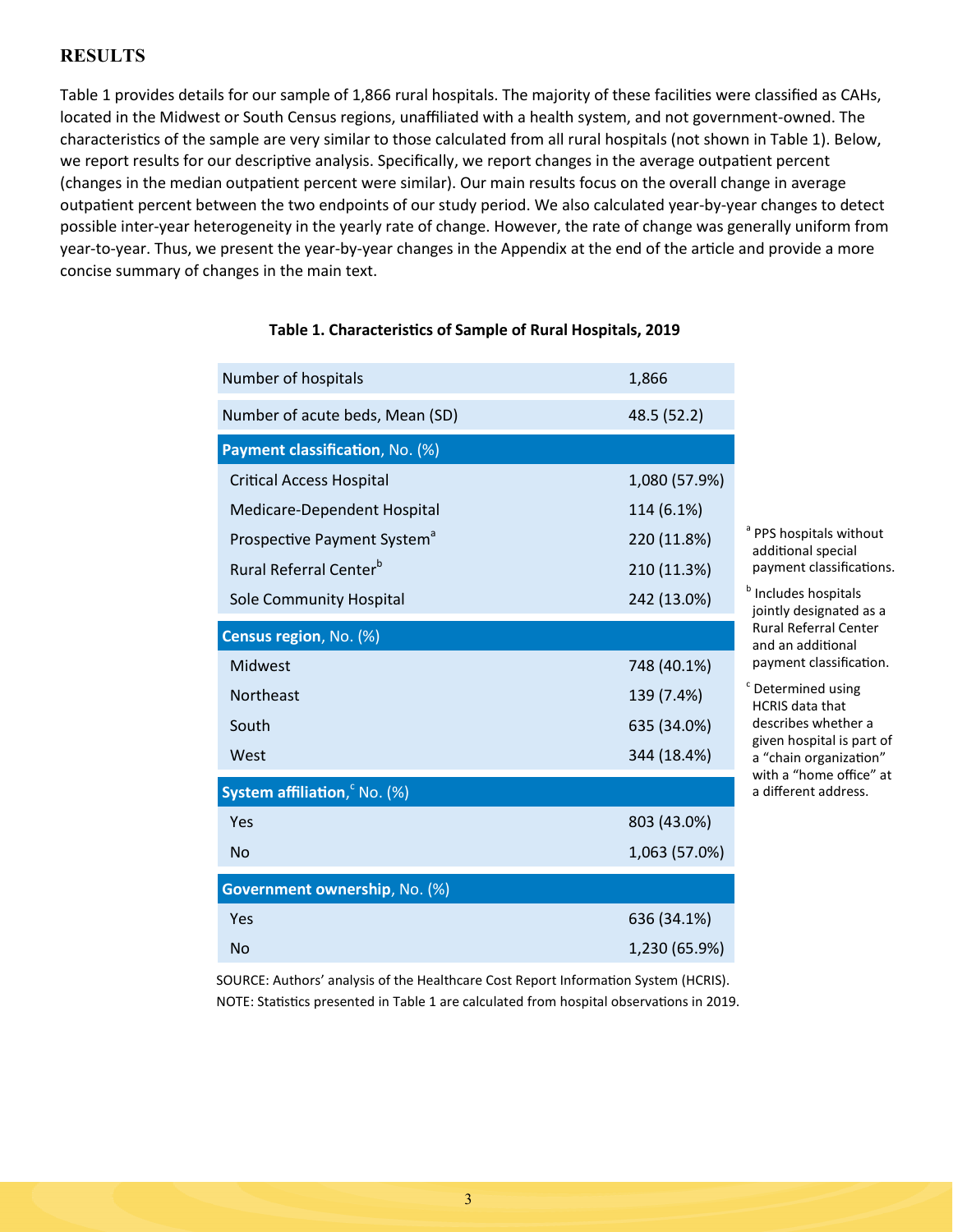#### *Trends among all rural hospitals*

We found that outpatient revenue as a percent of total patient revenue ("outpatient percent") for rural hospitals grew from 2011-2019 (Figure 1; see Table A1 of the Appendix for year-by-year changes). Outpatient percent for the average rural hospital grew from 66.5% in 2011 to 74.2% in 2019, representing a 7.7 percentage point increase. For comparison, Figure 1 also includes revenue source trends for a separate sample of urban PPS hospitals with complete data on outpatient percent in 2011 and 2019 (n = 1,587). In contrast to rural hospitals, outpatient percent for the average urban PPS hospital increased from 46.0% in 2011 to 52.3% in 2019, representing a 6.3 percentage point increase. To examine whether the change in outpatient percent differed between rural and urban PPS hospitals, we performed a two-sample t-test. The two-sample t-test revealed that rural-urban differences were statistically significant ( $p < .001$ ).

## **Figure 1. Trends in Hospital Outpatient Revenue as a Share of Total Patient Revenue for the Average Rural Hospital, Stratified by Additional Hospital Characteristics, 2011-2019**



SOURCE: Authors' analysis of the Healthcare Cost Report Information System (HCRIS).

NOTES: Urban hospitals in Figure 1 are restricted to Prospective Payment System (PPS) hospitals without additional special payment classifications. Analysis by Census region includes only rural hospitals. CAH = Critical Access Hospital; MDH = Medicare-Dependent Hospital; SCH = Sole Community Hospital; PPS = Prospective Payment System (without an additional special payment classification); RRC = Rural Referral Center (includes hospitals jointly designated as a Rural Referral Center and an additional payment classification).

### *Trends by payment classification*

We found that outpatient percent grew across all hospital payment classifications from 2011-2019 (Figure 1; see Table A1 of the Appendix for year-by-year changes). Our analysis shows that from 2011-2019, outpatient percent grew from 70.5% to 77.3% in the average CAH, 63.4% to 72.5% in the average MDH, 63.3% to 72.8% in the average SCH, 61.8% to 70.1% in the average rural PPS hospital (without additional special payment classifications), and 56.1% to 65.4% in the average RRC. A one-way analysis of variance (ANOVA) test demonstrated that differences by payment classification in changes in outpatient percent from 2011 to 2019 were statistically significant ( $p < .001$ ).

To address concerns regarding payment re-classifications, we calculated changes in the classification distribution among all rural hospitals in our analytic sample (see Table A2 of the Appendix). Based on these findings, we found that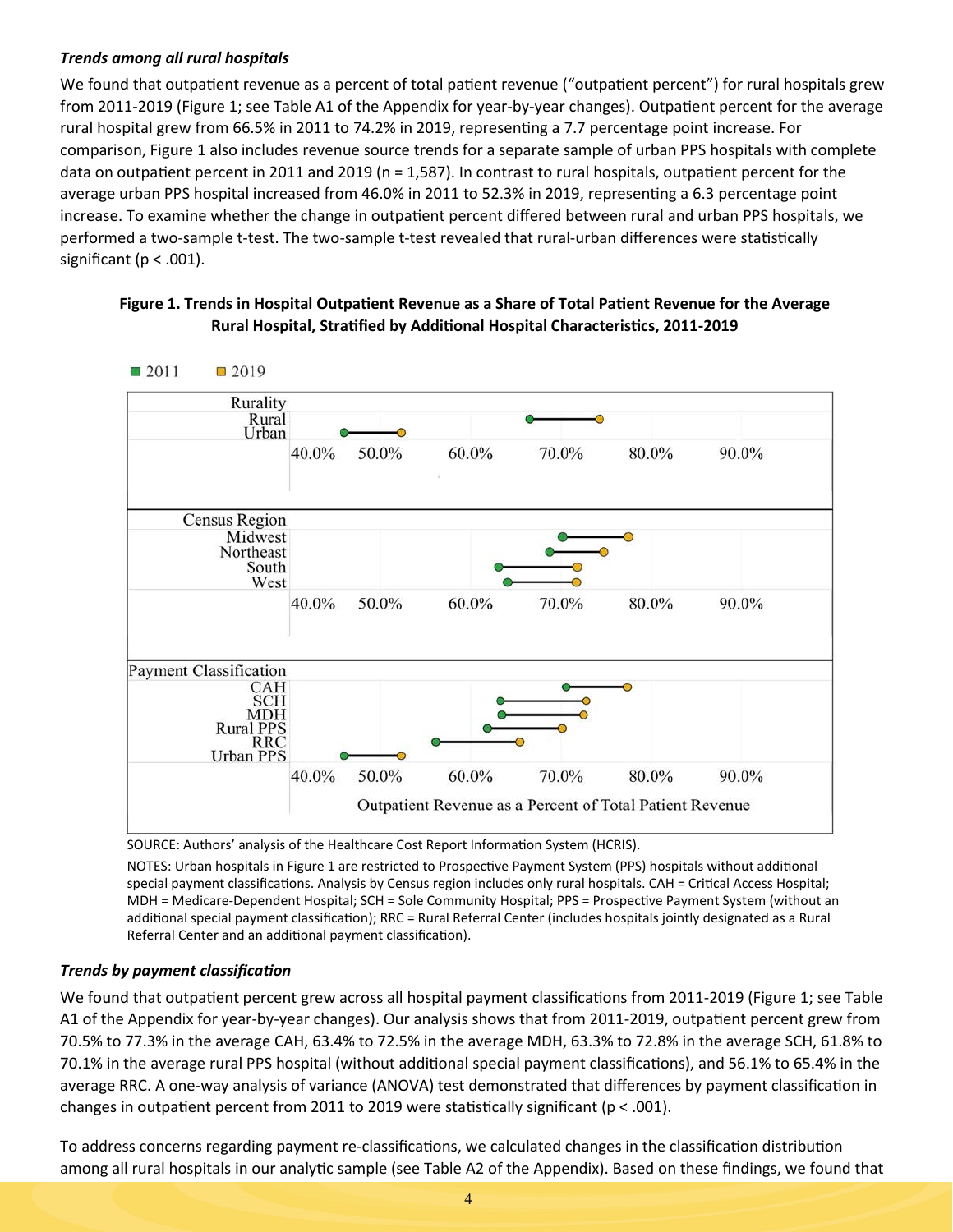rural hospital payment re-classifications were minimal in our sample, suggesting that any changes were unlikely to substantially influence our outcomes of interest. To further address re-classification concerns, we collapsed rural hospitals into CAH and non-CAH categories and recalculated the change in outpatient percent from 2011-2019 (see Figure A1 of the Appendix). Like the findings from Figure 1, Figure A1 demonstrates that outpatient percent for the average CAH was greater than outpatient percent for the average non-CAH.

# *Trends by Census region*

We found that outpatient percent increased among rural hospitals in all Census regions from 2011-2019 (Figure 1; see Table A1 of the Appendix for year-by-year changes). Our results show that from 2011-2019, outpatient percent increased from 70.1% to 77.4% in the average Midwestern rural hospital, 68.7% to 74.7% in the average Northeastern rural hospital, 63.1% to 71.8% in the average Southern rural hospital, and 64.1% to 71.7% in the average Western rural hospital. A one-way ANOVA test showed statistically significant differences by Census region in the change in outpatient percent from 2011-2019 ( $p < .01$ ).

## *Trends in total outpatient revenue and total inpatient revenue*

Figure 2 shows changes in the total outpatient revenue and total inpatient revenue for the average rural hospital from 2011-2019. After adjusting for inflation (i.e., all results below expressed in 2019 dollars), we found that both total outpatient revenue and total inpatient revenue grew for the average rural hospital from 2011-2019. However, the increase in outpatient revenue was substantially greater than the increase in inpatient revenue. Our results show that total outpatient revenue for the average rural hospital grew from \$78,777,331 in 2011 to \$123,187,585 in 2019, representing a 56.4% increase (total outpatient revenue for the median rural hospital grew from \$43,076,839 to \$58,994,354 between 2011 and 2019, representing a 37.0% increase). Conversely, total inpatient revenue for the average rural hospital grew from \$51,900,713 in 2011 to \$56,732,039 in 2019, representing only a 9.3% increase (total inpatient revenue for the median rural hospital fell from \$17,244,476 to \$15,679,137 between 2011 and 2019, representing a 9.1% decrease).





SOURCE: Authors' analysis of the Healthcare Cost Report Information System (HCRIS).

NOTES: Revenue is expressed in millions of dollars and is adjusted for inflation (i.e., revenue is expressed in 2019 dollars). Revenue from investment income, government appropriations, contributions, donations, and bequests (i.e., non-patient revenue) is not included in these calculations. However, for context, non-patient revenue for the average rural hospital increased from \$1,271,441 in 2011 to \$1,393,379 in 2019.

# **DISCUSSION**

The objective of this study was to estimate changes in outpatient care as a source of revenue for rural hospitals from 2011-2019. We found that there have been substantial changes in the revenue sources of rural hospitals over the past decade. Among rural hospitals as a whole, and across all Census regions and rural payment classifications, the percent of patient revenue coming from the provision of outpatient care grew from 2011-2019. Stratifying rural hospitals by their Census region and payment classification showed that CAHs and Midwestern hospitals generally had the largest outpatient percent over the period, while RRCs and Southern hospitals had the largest percentage point increase in their outpatient percent. Our analysis reveals that rural hospitals are currently (and have historically been) reliant on their outpatient care business as a source of revenue. In fact, trends in total inpatient revenue and total outpatient revenue for the average rural hospital show that, although both metrics increased during the period, the growth in total outpatient revenue in rural hospitals was more pronounced compared to inpatient revenue. In addition, total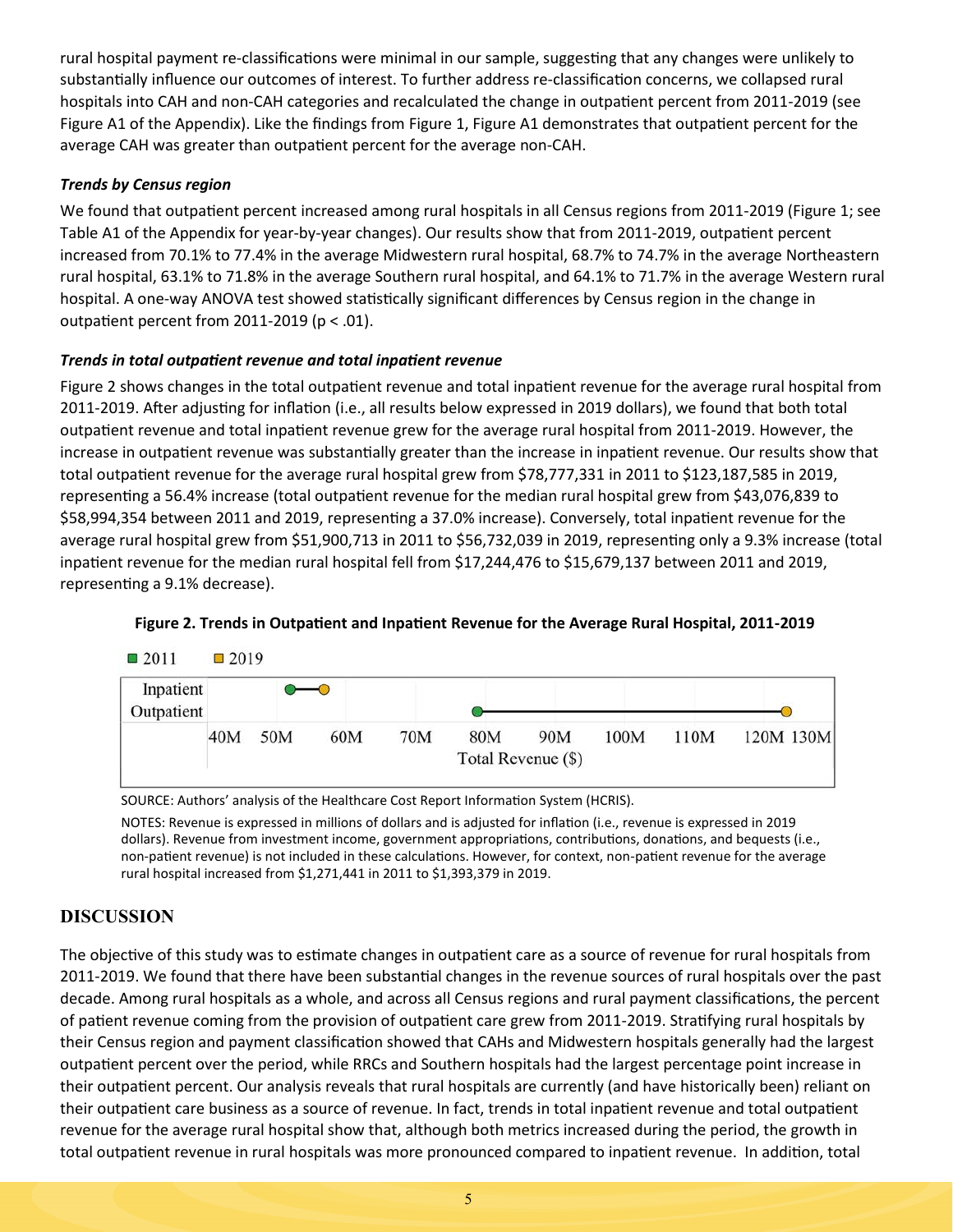inpatient revenue for the median rural hospital decreased over our study period, further highlighting the increasingly important role of outpatient service lines for rural providers.

Our results are consistent with previous findings suggesting that (1) outpatient percent has increased in all hospitals over the past several years,  $2^{2-24}$  and (2) comparatively, rural hospitals tend to be more dependent than urban hospitals on outpatient services as a source of organizational revenue.<sup>25</sup> Additionally, similar to our study, prior research demonstrates that total hospital outpatient revenue has grown at a greater rate compared to total inpatient revenue.<sup>22</sup> Burrill and associates estimated that 48% of aggregate hospital revenue (including both urban and rural hospital revenue) came from outpatient care in 2018, and that outpatient revenue grew at a 50% higher rate than inpatient revenue (9 percent per year versus 6 percent per year).<sup>22</sup> Our estimates are generally greater, likely in part due to our focus on rural hospitals (and possibly due to our study's broader definition of outpatient revenue). The apparent shift to outpatient settings can be attributed to several factors. For example, existing literature on hospital outpatient care considers factors such as changing patient preferences and convenience,<sup>22-23</sup> clinical and technological innovations,<sup>22-23</sup> value-based care models,<sup>22-23</sup> increasing competition,<sup>23</sup> and health system consolidation<sup>26</sup> as possible explanations for the trends toward outpatient care.

This study has notable implications for rural hospital payment policies. Currently, CMS payment models and eligibility requirements for rural hospitals are largely based on inpatient care.<sup>15</sup> However, our analysis of the trends in outpatient care demonstrates that outpatient business is an increasingly important source of revenue and financing for rural hospitals. The shift toward outpatient care suggests that to more effectively support rural hospitals, payment models should consider addressing these changes in the provision of care. Relatedly, the Consolidated Appropriations Act of 2021 established a new Medicare payment designation: the Rural Emergency Hospital (scheduled to take effect on January 1st, 2023).<sup>27</sup> Under this designation, hospitals are required to eliminate acute care inpatient services and focus on the provision of emergency and outpatient services. By meeting these conditions (as well as other requirements), Rural Emergency Hospitals receive enhanced payment from CMS.<sup>27</sup> Thus, the REH model provides rural hospitals with a new pathway to financial sustainability that also preserves rural access to essential care. Health policy and service researchers should pursue future studies exploring the financial impact of the REH model and other special payment classifications for rural hospitals.

#### *Limitations*

Our research has several limitations. First, our analysis required hospitals with complete data on our variables of interest. Certain hospitals may systematically report missing or incomplete data to CMS, indicating that the exclusion of these specific hospitals may potentially result in an unrepresentative sample. However, our sample of rural hospitals represents nearly 98% of the rural U.S. hospitals with available cost reports at the start and end of our study period. Second, we found that rural hospital payment classifications changed for several hospitals during our study period, which may have influenced revenue sources for these hospitals. However, as previously mentioned, our evaluation of the changes in payment classification (shown in Table A2 of the Appendix) demonstrates that re-classifications among rural hospitals in our sample were minimal, suggesting that any substantial changes to our study outcomes as a result of re-classifications were unlikely.

### *Conclusions*

Our findings show that the typical rural hospital now receives nearly three-fourths of its revenue from the provision of outpatient services, with inpatient services comprising an increasingly smaller percentage of patient revenue. Payment based on inpatient criteria, such as the 25-bed maximum and 50-bed maximum for CAHs and SCHs, respectively, <sup>13</sup> is increasingly less relevant and could inadvertently pressure rural hospitals into maintaining beds and services with unreimbursed costs that are at odds with the predominant focus of care (e.g., outpatient services). In contrast, payment policies, methods, and conditions of participation that are supportive of the provision of outpatient services are important for rural hospitals to be financially sustainable in the long run.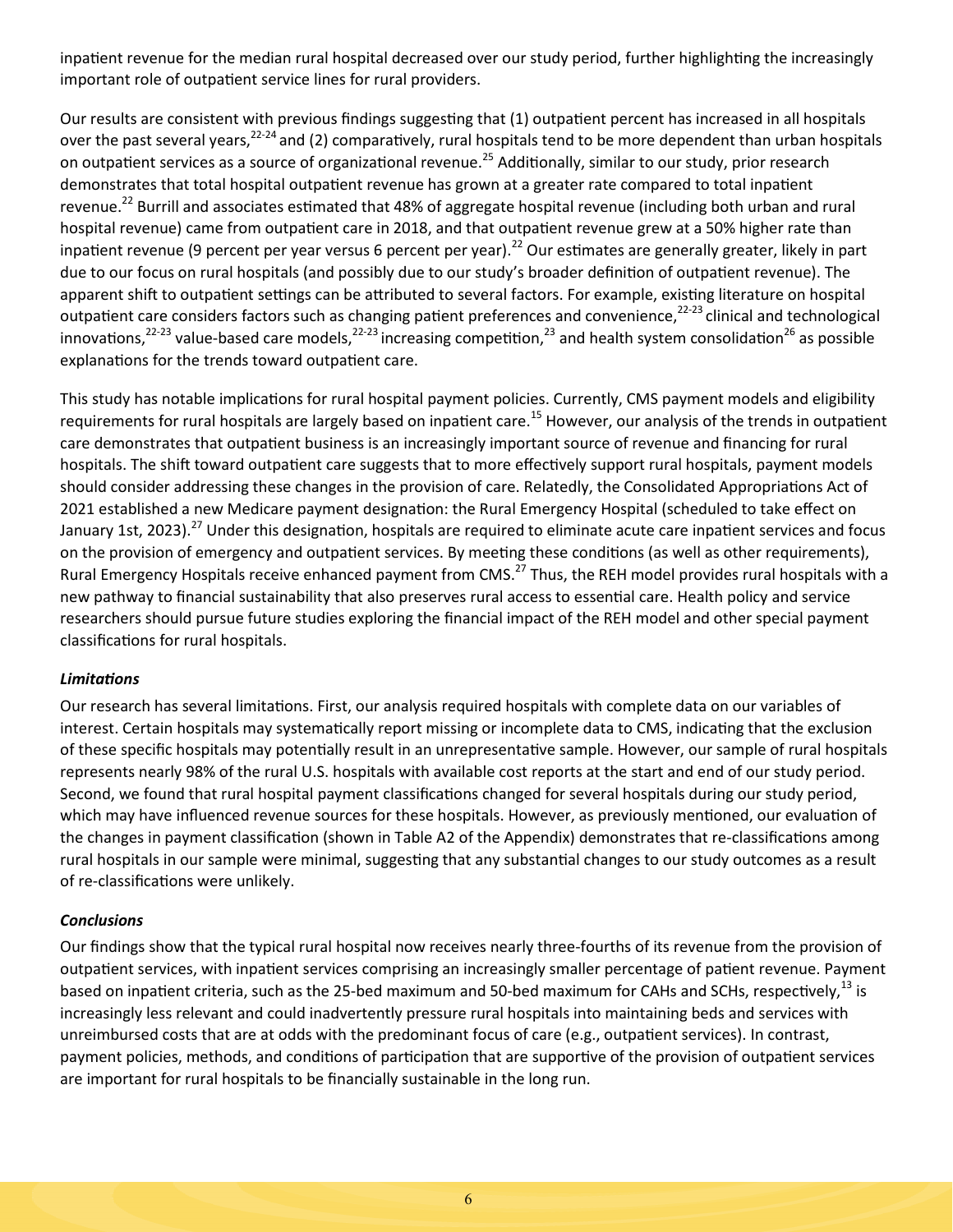## **APPENDIX**

#### **Table A1. Trends in Hospital Outpatient Revenue as a Percent of Total Patient Revenue for the Average Rural Hospital, Stratified by Hospital Characteristics, 2011-2019**

| <b>Rurality</b>               | 2011  | 2012  | 2013  | 2014  | 2015  | 2016  | 2017  | 2018  | 2019  |
|-------------------------------|-------|-------|-------|-------|-------|-------|-------|-------|-------|
| Rural                         | 66.6% | 68.2% | 68.9% | 70.1% | 71.2% | 72.3% | 72.8% | 73.5% | 74.3% |
| Urban                         | 45.7% | 47.0% | 47.9% | 48.9% | 49.7% | 50.3% | 50.6% | 51.4% | 52.1% |
| <b>Census Region</b>          |       |       |       |       |       |       |       |       |       |
| <b>Midwest</b>                | 70.0% | 71.4% | 71.9% | 73.0% | 73.9% | 74.8% | 75.4% | 76.3% | 77.2% |
| Northeast                     | 68.6% | 69.4% | 70.0% | 70.9% | 71.5% | 72.3% | 72.5% | 72.9% | 74.5% |
| South                         | 63.4% | 65.3% | 66.4% | 67.6% | 69.0% | 70.6% | 71.0% | 71.5% | 72.1% |
| West                          | 63.9% | 65.5% | 66.3% | 67.5% | 68.8% | 69.9% | 70.1% | 71.2% | 71.5% |
| <b>Payment Classification</b> |       |       |       |       |       |       |       |       |       |
| <b>CAH</b>                    | 70.5% | 71.8% | 72.3% | 73.2% | 74.3% | 75.3% | 75.7% | 76.5% | 77.2% |
| <b>SCH</b>                    | 63.6% | 65.0% | 66.4% | 68.0% | 69.4% | 70.7% | 71.3% | 72.0% | 72.9% |
| <b>MDH</b>                    | 63.8% | 66.4% | 67.3% | 68.9% | 69.9% | 71.2% | 71.5% | 72.0% | 72.6% |
| <b>Rural PPS</b>              | 61.7% | 63.5% | 64.8% | 65.6% | 66.7% | 68.0% | 68.4% | 69.1% | 70.1% |
| <b>RRC</b>                    | 55.9% | 57.7% | 58.8% | 60.7% | 61.9% | 63.4% | 63.9% | 64.5% | 65.4% |
| Urban PPS                     | 45.7% | 47.0% | 47.9% | 48.9% | 49.7% | 50.3% | 50.6% | 51.4% | 52.1% |

SOURCE: Authors' analysis of the Healthcare Cost Report Information System (HCRIS).

NOTES: CAH = Critical Access Hospital; MDH = Medicare-Dependent Hospital; SCH = Sole Community Hospital; PPS = Prospective Payment System (without additional special payment classifications); RRC = Rural Referral Center (includes hospitals jointly designated as a Rural Referral Center and an additional payment classification). Values in Table A1 are the outpatient percent for the average hospital in the given category, where outpatient percent is calculated as (outpatient revenue / total patient revenue)\*100%. Rural hospitals in Table A1 (n = 1,660) represent a subset of the analytic sample with cost report observations and complete data for each year between 2011-2019. Urban hospitals in Table A1 (n = 1,364) are restricted to Prospective Payment System hospitals without additional special payment classifications. Census region strata are restricted to rural hospitals.

| <b>Classification</b> | 2011          | 2019          |
|-----------------------|---------------|---------------|
| <b>CAH</b>            | 1,080 (57.9%) | 1,080 (57.9%) |
| <b>MDH</b>            | 124 (6.6%)    | $114(6.1\%)$  |
| <b>PPS Hospital</b>   | 242 (13.0%)   | 220 (11.8%)   |
| <b>RRC</b>            | 208 (11.1%)   | 210 (11.3%)   |
| <b>SCH</b>            | 212 (11.4%)   | 242 (13.0%)   |
| <b>Total</b>          | 1,866         | 1,866         |

#### **Table A2. Distribution of Rural Hospitals by Medicare Payment Classification and Year**

SOURCE: Authors' analysis of the Healthcare Cost Report Information System (HCRIS).

NOTES: CAH = Critical Access Hospital; MDH = Medicare-Dependent Hospital; PPS = Prospective Payment System (without additional special payment classifications); RRC = Rural Referral Center (includes hospitals jointly designated as a Rural Referral Center and an additional payment classification); SCH = Sole Community Hospital.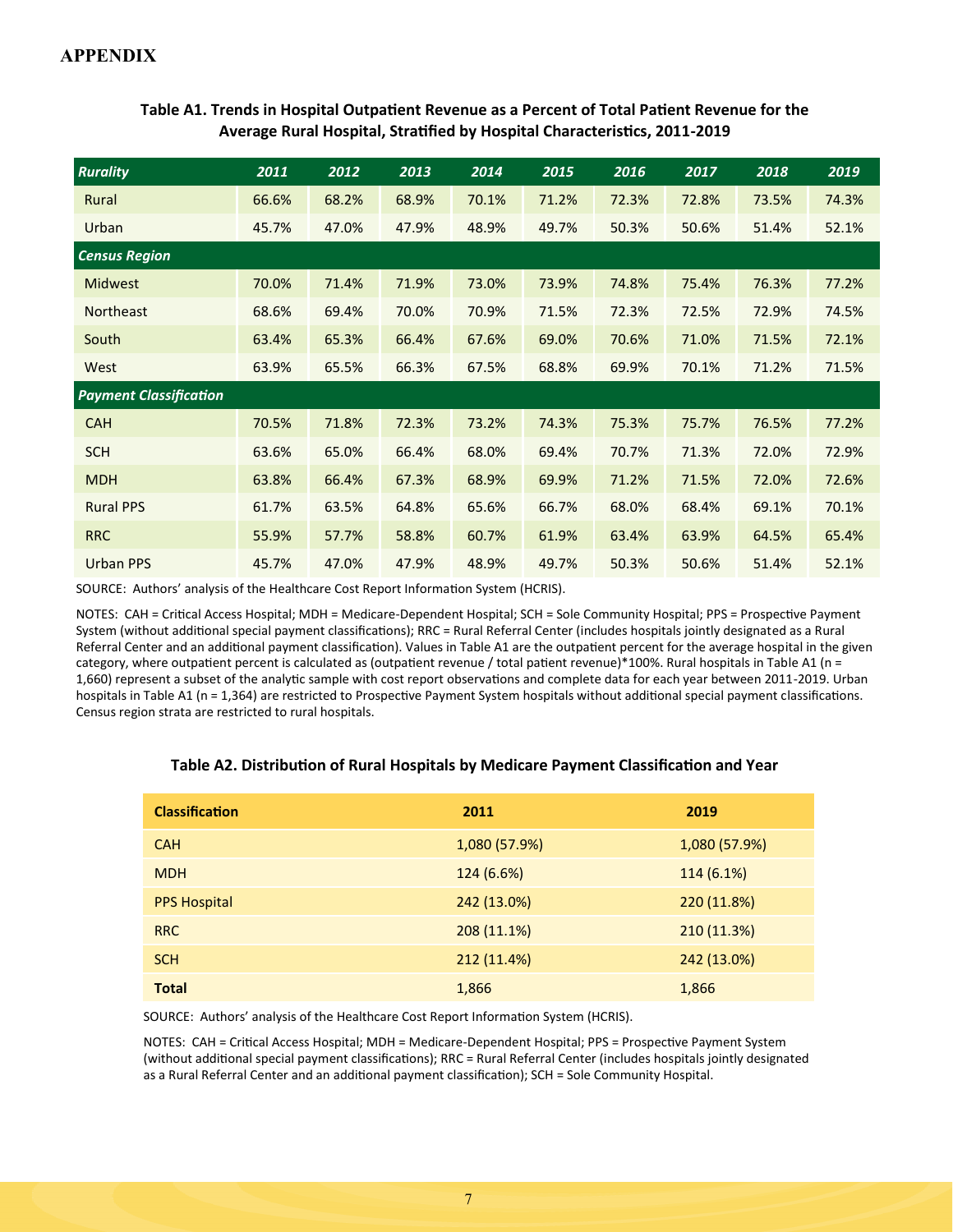## **Figure A1. Trends in Hospital Outpatient Revenue as a Percent of Total Patient Revenue for the Average Rural Hospital, Stratified by Collapsed Payment Classification Categories, 2011-2019**



SOURCE: Authors' analysis of the Healthcare Cost Report Information System (HCRIS). NOTES: CAH = Critical Access Hospital; PPS = Prospective Payment System (without additional special payment classifications).

# **ACKNOWLEDGEMENTS**

We would like to thank H. Ann Howard, BS and Randy Randolph, MRP for assisting with data acquisition and organization. Helpful comments were also provided by Karl Umble, PhD and Mark Holmes, PhD of the Department of Health Policy and Management at the University of North Carolina and Kristie Thompson, MA and other members of the North Carolina Rural Health Research Program (NC RHRP) at the University of North Carolina's Cecil G. Sheps Center for Health Services Research.

## **GENERAL REFERENCES**

- 1. Hospital closures can be grouped into "complete" and "converted" closures. Complete closures refer to facilities no longer providing healthcare services. Converted closures refer to facilities that no longer provide inpatient care but continue to provide some healthcare services (e.g., primary care, emergency services, skilled nursing care).
- 2. 181 rural hospital closures: January 2005 present (138 since 2010). North Carolina Rural Health Research Program, Cecil G. Sheps Center for Health Services Research. Accessed August 19, 2021. Available at: [https://www.shepscenter.unc.edu/](https://www.shepscenter.unc.edu/programs-projects/rural-health/rural-hospital-closures/) programs-[projects/rural](https://www.shepscenter.unc.edu/programs-projects/rural-health/rural-hospital-closures/)-health/rural-hospital-closures/
- 3. Holmes GM, Slifkin RT, Randolph RK, Poley S. The effect of rural hospital closures on community economic health. *Health Serv Res*. 2006;41(2):467-485. doi:10.1111/j.1475-6773.2005.00497.x.
- 4. Frakt A. The rural hospital problem. *JAMA.* 2019;321(23):2271-2272. doi:10.1001/jama.2019.7377.
- 5. United States Department of Health and Human Services, Health Resources and Services Administration, The National Advisory on Rural Health and Human Services. The 2008 report to the Secretary: rural health and human services issues. Accessed March 1, 2021. Available at: [https://www.hrsa.gov/sites/default/files/hrsa/advisory](https://www.hrsa.gov/sites/default/files/hrsa/advisory-committees/rural/reports-recommendations/2008-report-to-secretary.pdf)-committees/rural/reports[recommendations/2008](https://www.hrsa.gov/sites/default/files/hrsa/advisory-committees/rural/reports-recommendations/2008-report-to-secretary.pdf)-report-to-secretary.pdf
- 6. Rural report: challenges facing rural communities and the roadmap to ensure local access to high-quality, affordable care. American Hospital Association website. Accessed March 2, 2021. Available at: [https://www.aha.org/system/files/2019](https://www.aha.org/system/files/2019-02/rural-report-2019.pdf)-02/ rural-report-[2019.pdf](https://www.aha.org/system/files/2019-02/rural-report-2019.pdf)
- 7. Thomas SR, Holmes GM, Pink GH. To what extent do community characteristics explain differences in closure among financially distressed rural hospitals? *J Health Care Poor Underserved*. 2016;27(4A):194-203. doi:10.1353/hpu.2016.0176.
- 8. Kaufman BG, Thomas SR, Randolph RK, et al. The rising rate of rural hospital closures. *J Rural Health*. 2016;32(1):35-43. doi:10.1111/jrh.12128.
- 9. Government Accountability Office. Rural hospital closures: number and characteristics of affected hospitals and contributing factors. Accessed March 2, 2021. Available at: [https://www.gao.gov/assets/gao](https://www.gao.gov/assets/gao-18-634.pdf)-18-634.pdf
- 10. Holmes GM, Kaufman BG, Pink GH. Predicting financial distress and closure in rural hospitals. *J Rural Health*. 2017;33(3):239 –249. doi:10.1111/jrh.12187.
- 11. Holmes GM, Pink GH, Friedman SA, Howard HA. A comparison of rural hospitals with special Medicare payment provisions to urban and rural hospitals paid under prospective payment. North Carolina Rural Health Research Program, Cecil G. Sheps Center for Health Services Research. Accessed March 3, 2021. Available at: [https://www.shepscenter.unc.edu/wp](https://www.shepscenter.unc.edu/wp-content/uploads/2014/10/FR98.pdf)-content/ [uploads/2014/10/FR98.pdf](https://www.shepscenter.unc.edu/wp-content/uploads/2014/10/FR98.pdf)
- 12. Maxwell AW, Howard HA, Pink GH. 2016-2018 profitability of urban and rural hospitals by Medicare payment classification. North Carolina Rural Health Research Program, Cecil G. Sheps Center for Health Services Research. . Accessed March 4,